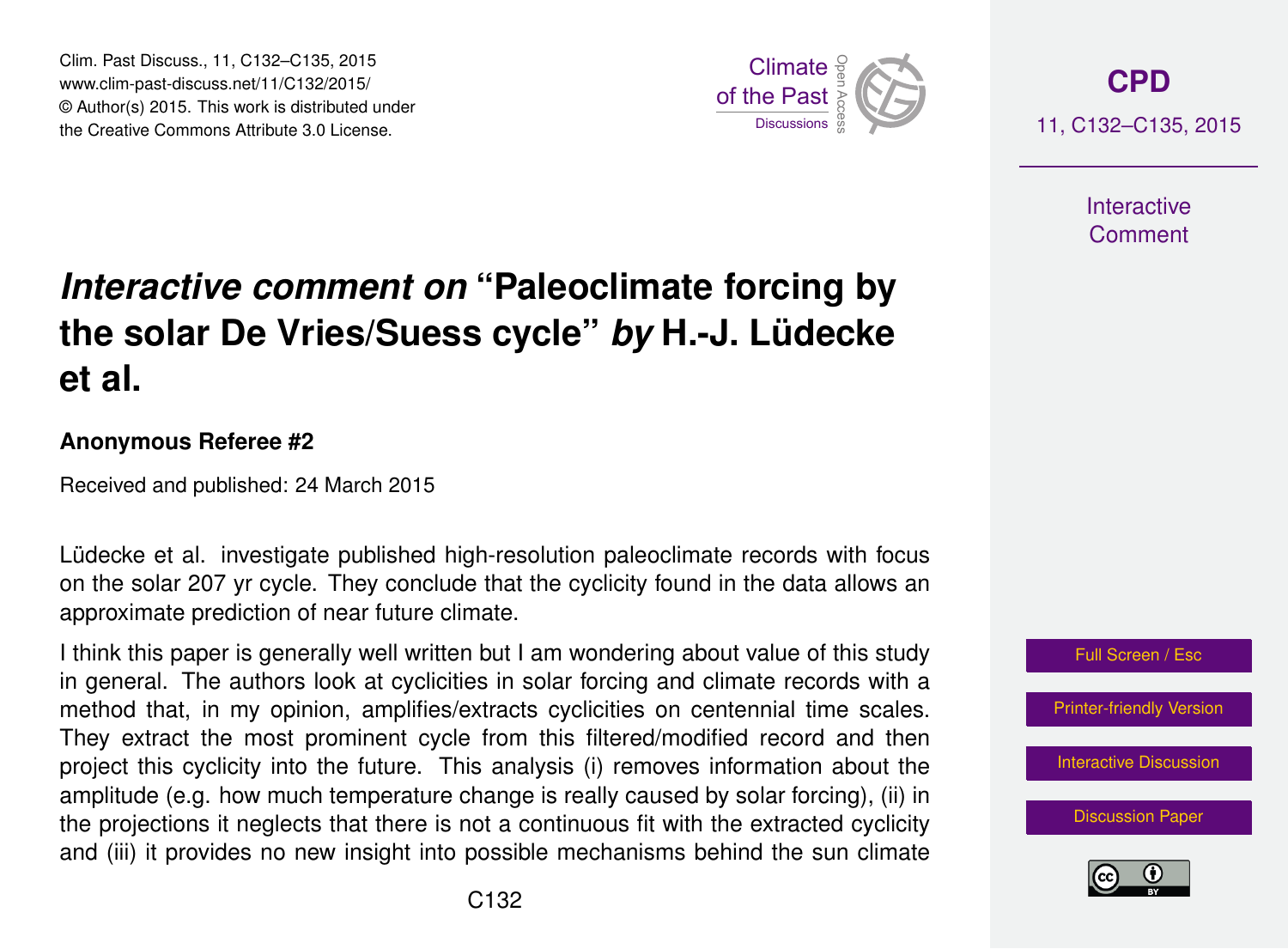link.

In the following I added some more detailed comments that I have regarding this study.

It appears that the analysis is designed to amplify the centennial signal. It certainly acts as a low-pass filter i.e. enhancing longer-term variability. It will also remove very long-term trends (as those will add a constant to the delta function). Therefore, it appears that the transformation calculates some kind of derivative of the original function with, however, some filtering that depends on the window size used for the calculation. Therefore, it is remains unclear to me how important the discussed signal really is in the real (untransformed) time series.

In general the methods section is not easy to follow. Abbreviations are used (e.g. MC) without proper explanation. Methods are used that are not explained (e.g. detrended fluctuation analysis). It could at least be written what these analyses do. Due to this it is very difficult to assess the reliability of the analysis (e.g. the confidence analysis).

I do not agree that Delta T and Delta P can "reasonably" be represented a sine function (maybe this depends on the definition of "reasonably"). It appears that the Delta functions maximises the variability in the 200 yr band. Therefore "reasonable" agreement between the Delta functions and the sine wave is not unexpected. Nevertheless, there are significant differences visible in figure 6. The authors compare the results in figure 6 and 7 to the wavelet analysis and say that there is agreement. Therefore, I am wondering why the authors feel that they need to do this transformation at all.

The authors conclude that the delta  $T$  etc... series show comparable signals in the 20th century showing "the warming rate during the 20th century lies within the natural rates of change". This is all based on the proxy data used for the study. As visible on figure 2 there is no exceptional trend in these records for the last 100 years. Therefore, I am left with the question if these records are suitable to identify the recent warming trend i.e. allowing the authors to draw the conclusion they draw.

## **[CPD](http://www.clim-past-discuss.net)**

11, C132–C135, 2015

**Interactive Comment** 

Full Screen / Esc

[Printer-friendly Version](http://www.clim-past-discuss.net/11/C132/2015/cpd-11-C132-2015-print.pdf)

[Interactive Discussion](http://www.clim-past-discuss.net/11/279/2015/cpd-11-279-2015-discussion.html)

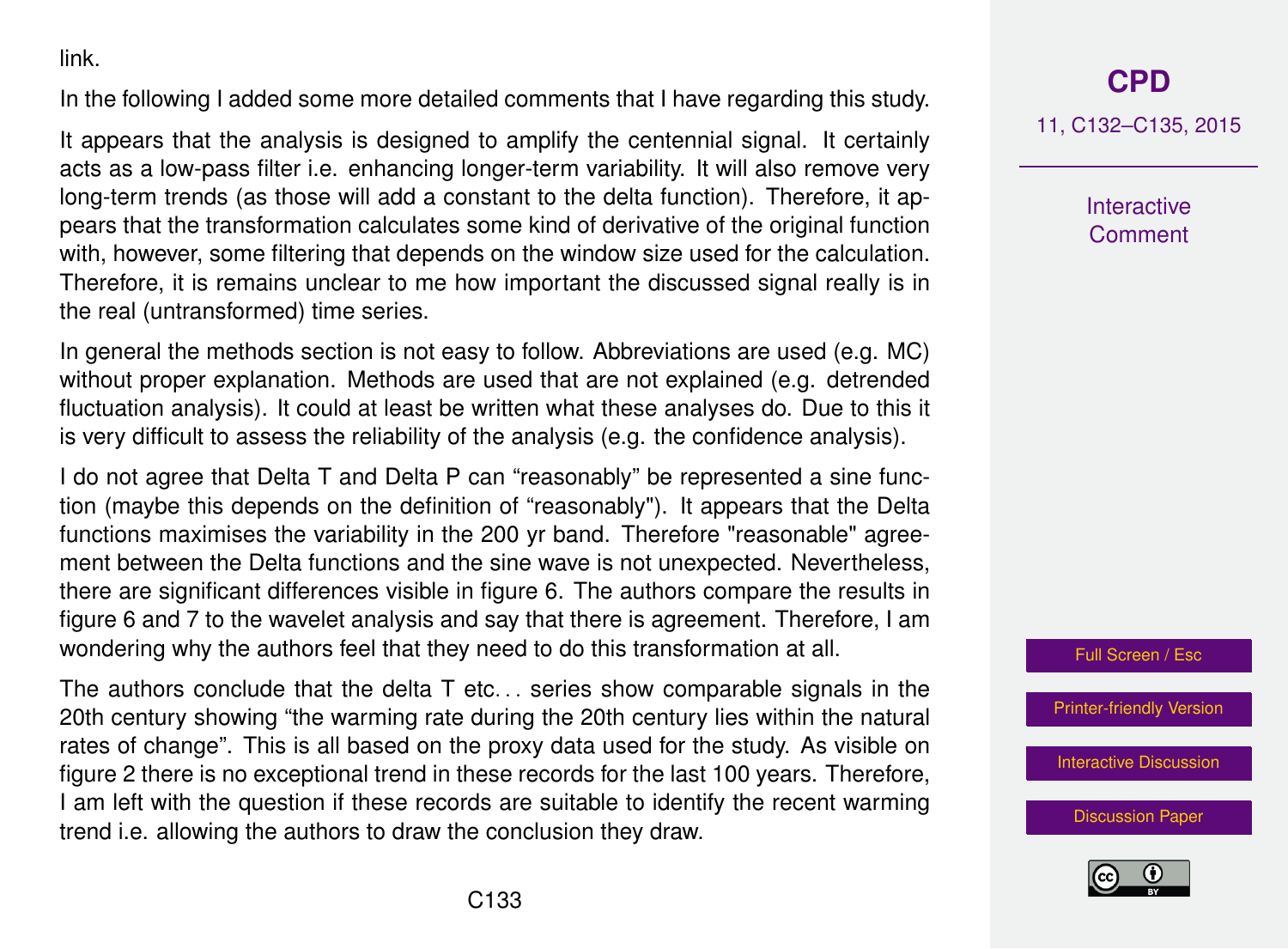I think the prediction aspect is very speculative. The authors conclude that the cycle agrees partly with the data and then they continue to predict the climate with this cycle. It neglects that there is no perfect fit in the past and it neglects other forcing mechanisms.

The radionuclide data has on average a cyclicity of about 220 yrs (average in table 3). This appears to contradict the identification of the 207 yr cycle in the data.

Figure 3. The spectral peaks do not agree in the different records i.e. questioning that these really represent the same cycle/cause.

It appears that the significance levels in figure 5 are severely misrepresented (right part of the figure). This can arise from the artificially increased resolution by interpolating data (especially when comparisons to Stei/Beer are made). As it is now the figure seems to suggest strong & significant covariability in radionuclide and climate records for the last 2000 years basically in all frequency bands with periodicities longer than 100 years.

In figure 6 all information about the amplitude of change is lost. How can it then be argued that the data shows a significant part of the signal. The authors should go back to the original data and explain how much the signal contributes to temperature variations (in  $°C$ ).

Details: The introduction reads like a list of publications that support the conclusions of this analysis. A more balanced introduction would be useful as there are many other papers that would not agree with this clear cyclicity on climate records (i.e. allowing prediction).

Page 283: -7404 BP => 7404 BC

Why do 25000 zeros provide optimum interpolation of the DFT spectra?

MC simulation => write Monte-Carlo simulation

11, C132–C135, 2015

**Interactive Comment** 

Full Screen / Esc

[Printer-friendly Version](http://www.clim-past-discuss.net/11/C132/2015/cpd-11-C132-2015-print.pdf)

[Interactive Discussion](http://www.clim-past-discuss.net/11/279/2015/cpd-11-279-2015-discussion.html)